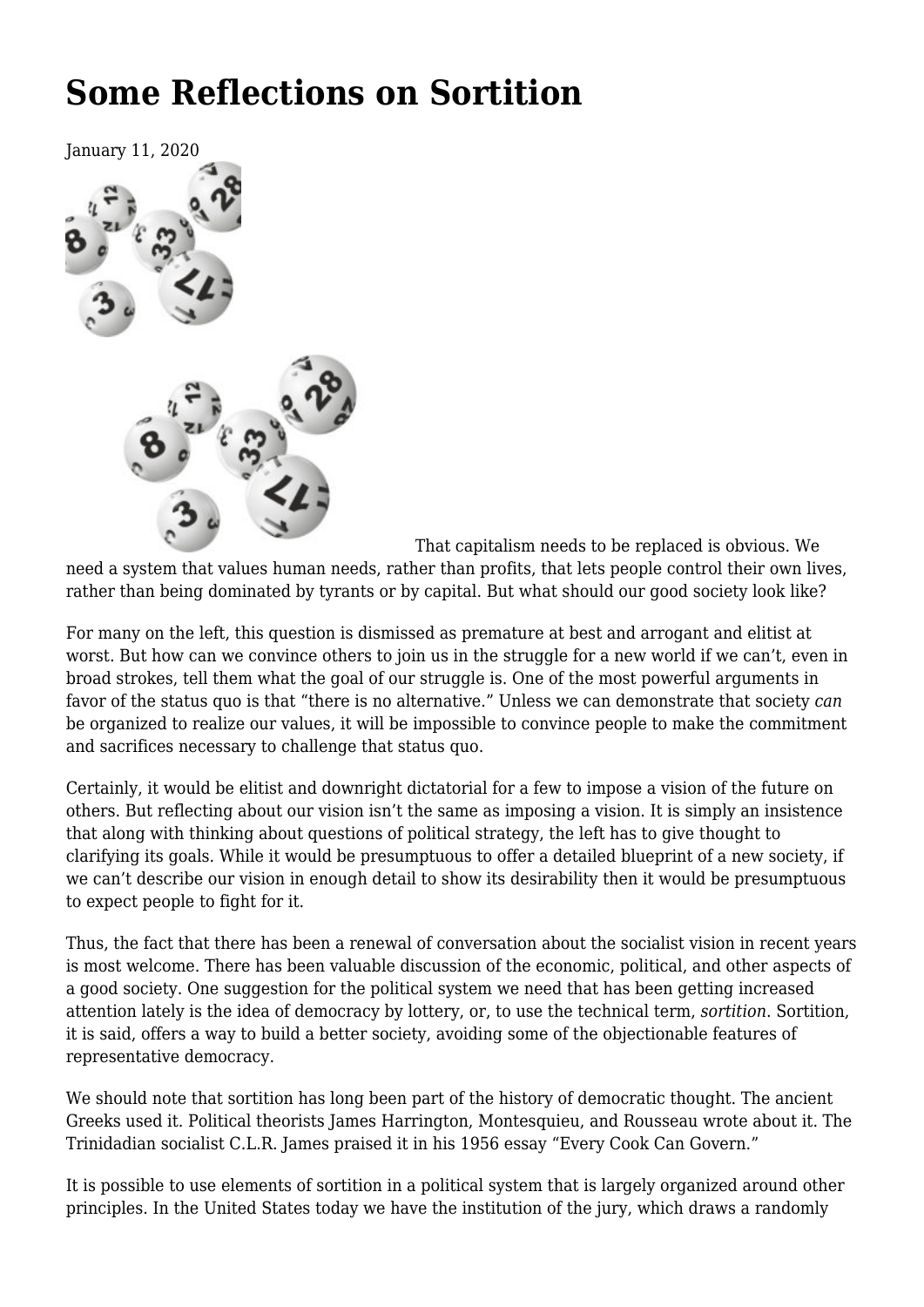selected cross-section of the population to decide criminal and civil cases. There are problems with how U.S. juries work—racial discrimination in jury selection being one of the most significant — but the basic principle that it is appropriate to have a random cross-section of the people making these sorts of decisions is well established. Various theorists have proposed using sortition to choose one house of a bicameral legislature, or to provide various supplementary advisory bodies, or to democratize unions. Various experiments have been done with sortition for planning and budgeting and addressing tough issues around the world. In an essay I wrote some years ago proposing a participatory political system, I made use of sortition as a means of choosing the members of judicial bodies so as to avoid "the counter-majoritarian dilemma." Xtinction Rebellion, the environmental direct action organization that began in the UK, has as one of its key demands that the government create and be led by the decisions of a randomly selected Citizens' Assembly on climate and ecological justice.

There are a multitude of ways in which sortition might be used and incorporated into the workings of a good political system. But what I would like to consider here is the wisdom of using sortition as *the main structure* of a new society. Some contemporary writers have urged sortition as an alternative to elections. So, should sortition be the basis for our future socialism?

Let us consider some of the values we hope to realize through a better political system.

### **Participation**

One value is participation. Obviously, we want a political system that produces results that benefit us—policies that enhance our lives—but that's not enough. If good results were sufficient, then we would be happy to be led by a benign and omniscient dictator or a computer algorithm that used artificial intelligence to maximize well-being. (Imagine that algorithm from Amazon that delivers book suggestions to you or the one from Google that tailors ads to your preferences.) But even if such benign dictators or algorithms were possible, they have an inherent limitation. Politics is not just a means of attaining our ends but is also a means of defining who we are and hence what our ends are. No political system is likely to produce results that benefit us unless there is some means of knowing what it is that benefits us, and this is not given, but emerges only after we interact with and deliberate with other people. Our participation helps to define and create our preferences, which is what the political system is seeking to address.

To be sure, political participation can be overdone. Today's political activists cannot assume that everyone has the same predilection for politics—for meetings, for debates, for reading about politics—as they do. Just as people vary in their preferences and capacities for music or crafts or mathematics, so too will they vary in their attitude toward and talent for politics. So, we don't want a political system that requires everyone to value political participation as much as current-day fulltime political activists do, or that penalizes those without a flair for or an interest in politics by somehow denying their interests equal consideration. But some degree of participation—less than that of political fanatics, but far, far more than that of most citizens of capitalist democracies—is essential.

Standard capitalist democracies with representative systems are seriously deficient in terms of providing opportunities for participation. Voting once every two or four years is an incredibly minimal level of participation. The percentage of the population that goes to a rally, writes a letter to the editor or to Congress, or contributes money to a campaign is tiny. Representative systems tend to discourage participation. Why spend a lot of time learning about some issue—indeed, why even bother to vote—if the politician who ran on a platform promising to take one position, does the opposite when in office? Lyndon Johnson's "No Wider War" pledge or George H.W. Bush's "Read my lips: No new taxes" are famous examples, but more telling have been the ubiquitous pledges to "help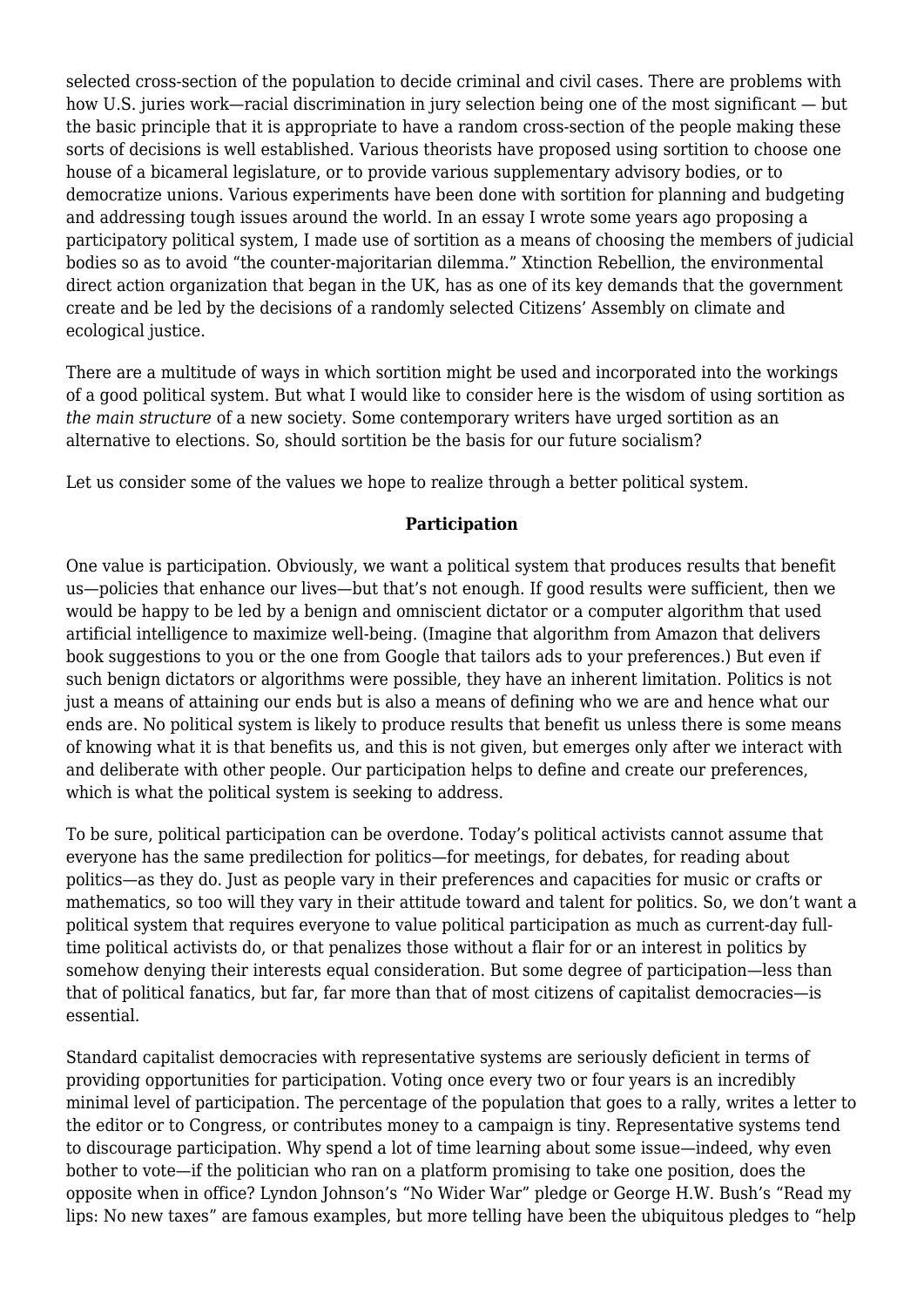the little guy" over the past four decades, while presiding over the largest transfer of wealth in history to the super rich. And any voters who bothered to follow politics closely and decided to punish their representatives for failing to represent his or her constituents find that they can't get rid of the scoundrels because incumbents are nearly invulnerable. Thus, representative systems produce extremely strong pressures discouraging participation.

Referenda and initiatives were welcomed in many U.S. jurisdictions as a way to make representative democracy more participatory, but these have by no means solved the problem. Voter turnout in the United States is low in all elections, but it is even lower on referenda. And money is just as important in these contests as in other elections. And where gathering signatures to get a question on the ballot might have been an opportunity for people to talk to each other, signature-gathering is increasingly being done by private companies, paid for by big money.

So how does sortition fare on the metric of participation? If the people who are going to be deliberating on the issue are a small group of people chosen by lot from the population, then only that small group will be participating. In a representative system while the representatives do the bulk of the deliberating, there is some small incentive for the voters for those representatives to do some thinking about the issues. But under sortition, for the bulk of the population there is not even this limited incentive to involve oneself in the issue. Thus, to the extent that we want a political system that incentivizes participation, sortition doesn't do very well.

The sortition legislators will come into contact and deliberate with a cross-section of their fellow citizens. Through this process they will come to better understand people in different circumstances and appreciate the ways in which all their interests are intertwined, a crucial component of building feelings of empathy and solidarity. But this crucial process only takes place among the small group of people who have been randomly selected from among the population to be legislators. The benefits of deliberation, of building empathy and solidarity, accrue to the randomly selected few rather than to the many.

On the other hand, a system built on participatory structures, with councils in which all citizens are involved, would allow these benefits to be shared by everyone.

#### **Accountability**

A second value that we care about in a political system is accountability. That is, we want a political system where the people maintain their control over the system and can assure that the system continually reflects their interests. Ideally, if the people change their minds about what policy best meets their needs, then policy should change as well. Likewise, if people discover that those who are making decisions on their behalf no longer have their confidence, then those decision makers ought to be replaced. Thus, the principle of *recall* has long been a fundamental one for leftists. As Engels wrote in his postscript to *The Civil War in France*, the Paris Commune—"a new and really democratic state" — filled all posts "by election on the basis of universal suffrage of all concerned, with the right of the same electors to recall their delegate at any time."

In a representative system like that of the United States, there are various mechanisms that are supposed to achieve the accountability of representatives. The chief mechanism is reelection. Representatives who diverge substantially from the wishes of their constituents—whether because the voters have changed their minds or the representative has shifted position—face the possibility of not being reelected at the next election. This mechanism doesn't work for presidents or most governors in their final term, or state legislators in their final term in the 15 states with term limits. For other officeholders, though, the prospect of losing the next election is a potential check on representatives' views differing too much from those of their constituents. But there are several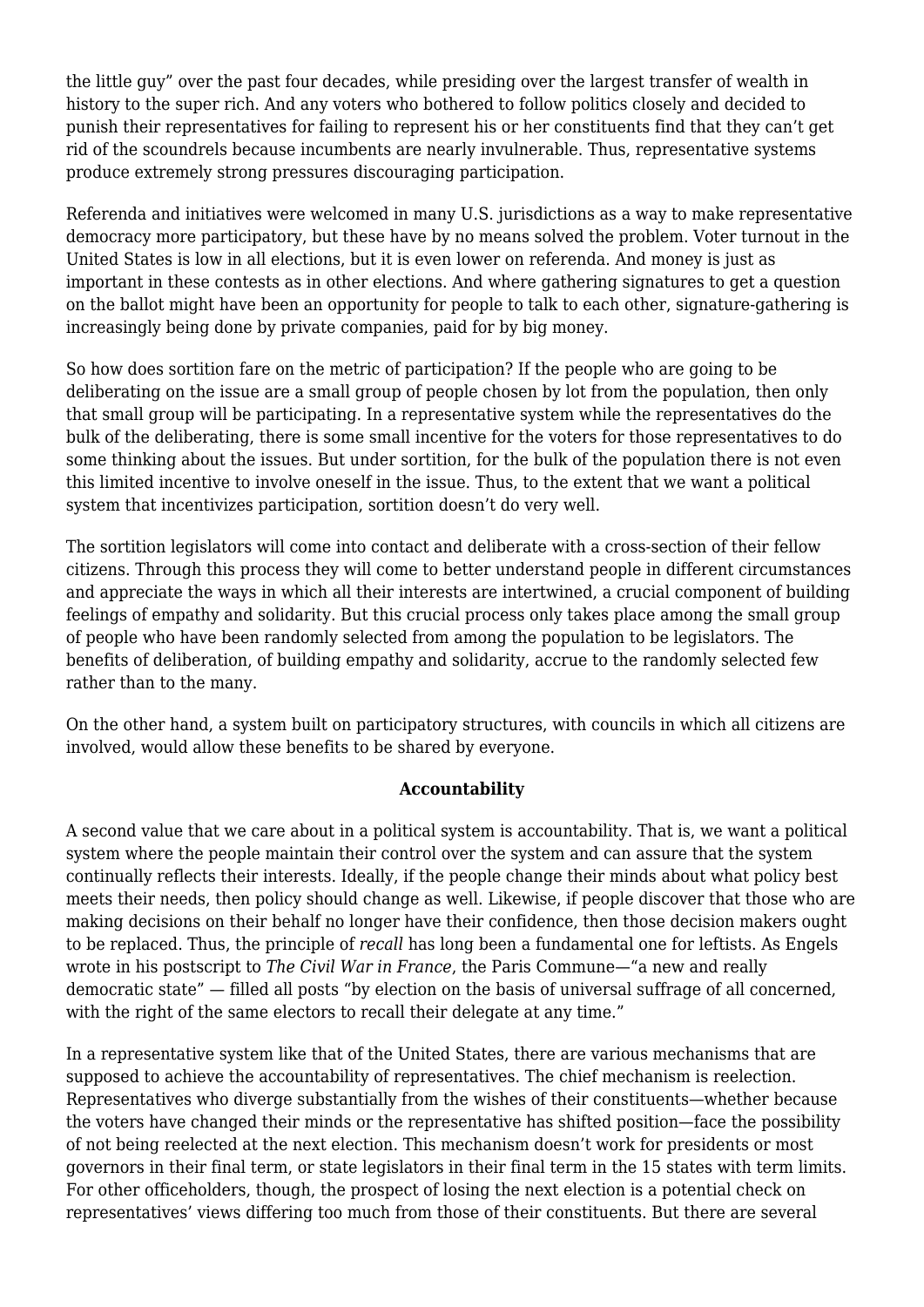reasons why this mechanism for assuring accountability doesn't always work. First, as already noted, it is hard to dislodge incumbents. Second, the elite domination of the media that skews elections in the first place also makes it hard to really know what one's representatives are doing. Third, voters' memories are short and what a representative did two, four, or even six years ago may well not be remembered on election day. And, finally, even if the representative does lose the next election, he or she still has had a long time to conduct mischief. (Several years of war-mongering or climate-destruction may well be irreversible.)

Recall is a much stronger mechanism for ensuring accountability, since there is no need to wait until the end of the term to replace the unrepresentative representative. In the United States, there is no provision for the recall of federal officials. (Impeachment is a different process, for this allows removal only in the case of corruption—high crimes and misdemeanors—not whenever the official's views diverge from those of his or her constituents.) Twenty states have laws allowing the recall of some state and local officials, and another 19 allow recall of just some state officials. Typically a certain number of signatures triggers a special recall election. Gray Davis, for example, was recalled as governor of California in 2003, a few months into his second term.

How would this work in a legislative body chosen by sortition? Consider three cases.

- 1. Imagine that 55 percent of the population supported position X on a particular issue, but in the sortition legislature—because it was chosen at random—only 48 percent supported position X. The legislature is thus not an accurate reflection of the political views of the population.
- 2. Imagine that a majority of the population takes position Y on an issue as does a majority of the legislature. Say that because of new developments, the population or the legislature—but not both—changes its view so that the two are no longer in alignment. Again, the legislature is not an accurate reflection of the political views of the population.
- 3. Imagine a legislator whose voting behavior seems to be motivated by selfish considerations rather than the common good (perhaps voting on the siting of community amenities near the legislator's own home). After a number of such votes, some members of the population lose confidence in the disinterested judgment of the legislator.

In case #1, it is unclear how recall could help bring the legislature into alignment with the popular will. Who would be recalled? In case #2, a new legislature could be selected—though that means that the learning curve of the new legislators would have to start over. And who would be authorized to call for the new selection? And in case #3, who would make the judgment that the legislator was compromised? It would seem odd to say that the population will vote on it (after a certain number of signatures are obtained), given that the population didn't vote for the legislator in the first place.

In general, the problem seems to be that while we understand what it means to say that legislators should be accountable to the constituents who elected them, what does it mean to say that legislators should be accountable to the group from which they were selected at random? A group of voters becomes a community of sorts when they engage in the common activity of participating in an election campaign. But does a group of people become a community by the mere fact that legislators were chosen randomly from among them?

Note that most sortition proposals suggest that there not simply be one big random sample chosen from among the population, but a stratified sample where separate random samples are drawn from relevant demographic groups, and maybe also geographic and attitudinal groups. This assures that subgroups are adequately represented, but it does raise the question of whether a black, female, cisgender, southwestern, pro-capital punishment legislator, for example, "represents" the society or only the black, female, cis, southwestern, pro-capital-punishment members of the population.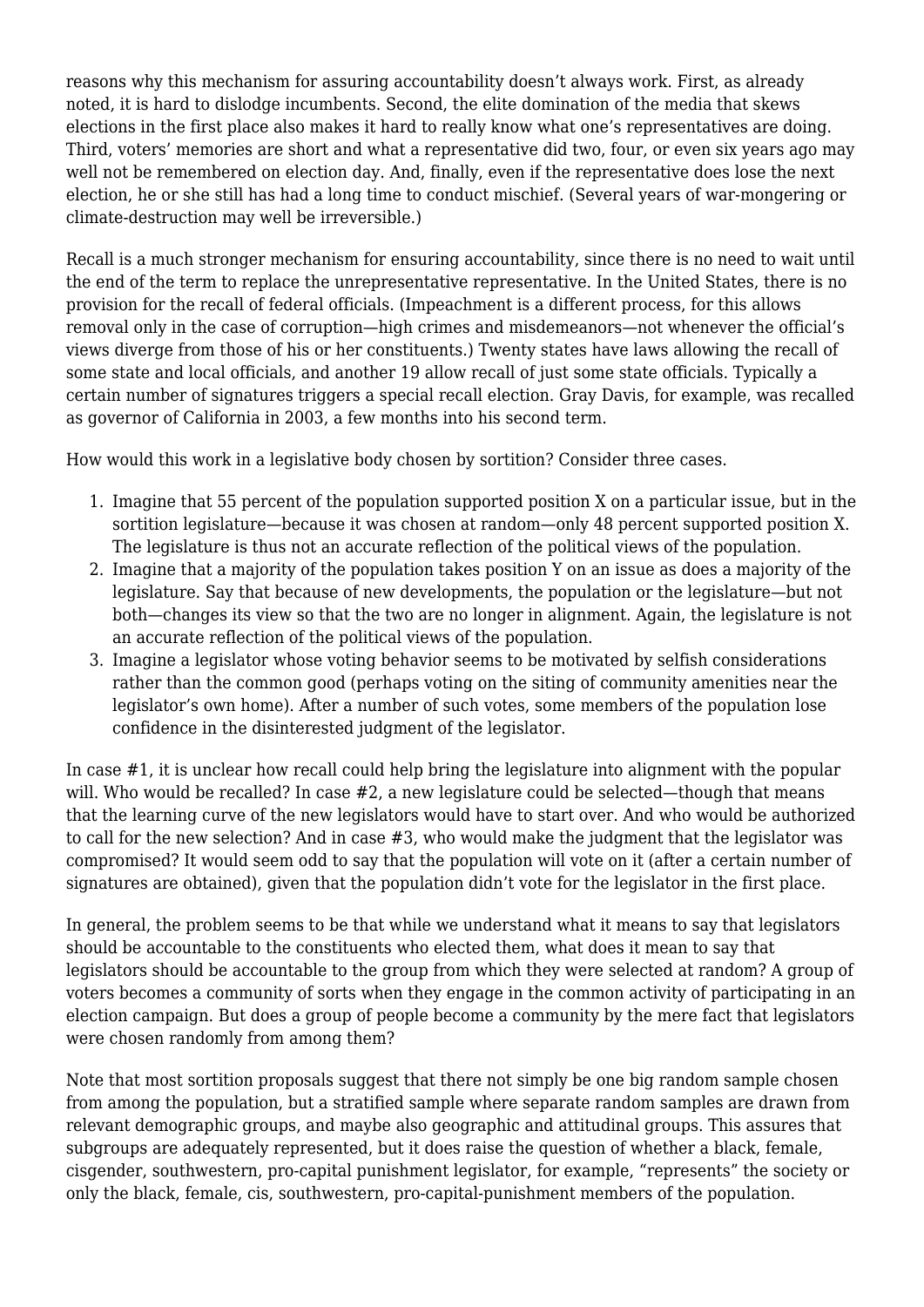#### **Legitimacy**

Another problem for sortition is the question of legitimacy. Any political system has to not only make political decisions, but have those decisions be broadly seen as legitimate by the population, including by those who supported the losing side. If the losers take up arms whenever they lose a vote, the political system has failed in a fundamental respect.

In standard representative governments, the votes for the representatives and the votes by the representatives are conducted using majority rule. Many have been critical of the majority rule principle—why is 51 percent more morally acceptable than 49 percent?

Some have urged that we use consensus decision making instead of majority rule. Indeed, working toward consensus is a good idea wherever possible. However, insisting on consensus in every case gives any individual the power to block the overwhelming majority. Such an approach is ill-advised. It is sometimes said that even a large group should be forced to respect and acknowledge the sentiments of a single dissenter who feels strongly on an issue. Respect and acknowledgment are fine; but the question is whether the strong feelings of the lone dissenter should invariably be able to block the equally strong feelings of everyone else? People should talk, they should debate, they should respect the moral seriousness of each other, they should try to find some areas of common agreement. But if, at the end of the day, they cannot reach consensus, a vote, decided by majority rule, is the only just option. To allow the lone dissenter to block action is to deny the overwhelming majority ultimate authority to decide their own fates. Even to allow a much larger minority to block the majority would mean that we are assigning more moral weight to that minority than to the majority. But the fundamental principle of equality means that everyone is entitled to the same moral weight. There is nothing magical about 50 percent plus one, but it does deserve more moral weight than 50 percent minus one.

In a standard representative government, decisions are said to be viewed as legitimate—even by those who were outvoted—because of the principle of majority rule. Socialists, of course, understand that capitalism undermines democratic legitimacy in multiple ways: There is the impact of money on elections, the power of the corporate media, and the threat of the capital strike. But in a society that had eliminated inequality in wealth and economic power, majority rule truly provides legitimacy. In a socialist society with participatory structures rather than representative ones, it would still be the case that majority rule—this time in the councils—would provide legitimacy.

But what about in a sortition system? Will there be legitimacy for the decisions made by a randomly chosen legislature?

In particular, random processes always have sampling errors. On a close vote in the legislature, it is possible that the margin of the vote is less than the sampling error. This means that we can't be certain—or even 95 percent sure—that a majority of the population (with appropriate deliberation) would reach the same decision as the majority of the legislature. This will make the decisions of a sortition legislature potentially much less legitimate than that of a body that more accurately matched the views of the population.

# **Representativeness**

That modern representative legislatures are far from representative is well known. Women, minorities, the working class, the poor—all these folks are seriously under-represented in the legislatures of the United States and other capitalist democracies.

With participatory structures, the complexion of decision-making bodies would be far more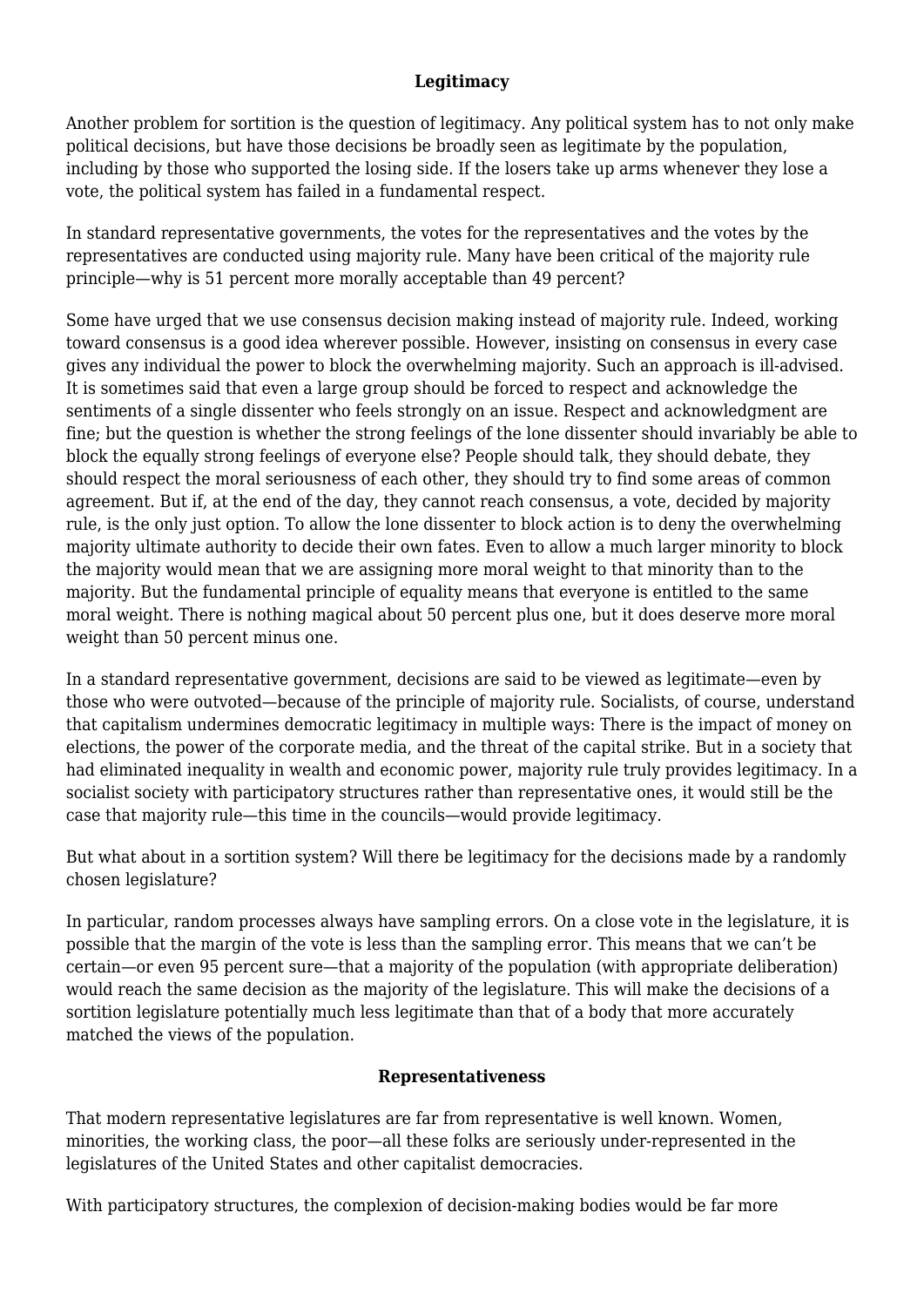"representative" because everyone would be involved. But note: This would not be the case if we simply used workers' councils. A society that depended on such councils alone would leave retirees, homemakers, and those whose health precluded participation in the workforce disenfranchised. Thus, there have to be neighborhood councils or consumer councils as well as workers' councils to ensure that all are represented.

With sortition, where legislators were chosen randomly from the population, the make-up of the legislative bodies would mirror that of the population. But there is a problem here. Would everyone chosen in the random procedure be required to serve? With juries, participation is compulsory, but for many the potential loss of income is considerable and they do what they can to avoid it. Presumably, adequate compensation would not be an issue for sortition legislators in a socialist society, but many people will still not be eager to take on the role, a responsibility that lasts far longer than jury service. As noted previously, not everyone shares the enthusiasms of political activists, not everyone wants to leave the careers they've chosen, not everyone wants to be in the spotlight of societal decision making. (We can remove the spotlight by making sortition legislators anonymous, but then accountability is reduced even further.) How well would a legislature function if it were filled with people who didn't want to be there?

The alternative to mandatory service is to have the selection process only choose from among those who volunteer. But then we have the problem of selection bias: Our legislative body will overrepresent those with self-confidence, speaking ability, and education.

One can try to avoid this problem by using stratified sampling as a way of guaranteeing that those selected match the population demographically. But on which variables would one stratify? Race and gender and sexuality? Occupation? Political views? One thing we probably couldn't eliminate from our self-selecting volunteers would be the over-representation of those who see themselves as leaders.

# **Issues Versus Agendas**

Many advocates of sortition draw on the studies of James Fishkin, who has shown that a randomly selected nonexpert group of citizens, given access to expert testimony and an opportunity to deliberate, can come up with decisions that are thoughtful and more in tune with progressive values than one would expect from public opinion polls that capture people's off-the-cuff views. Just as jurors, who receive explanations of the relevant points of law by the judge and perhaps hear from expert witnesses, can deliberate and then come to a verdict in a case, so too nonexperts can make sound political decisions on other issues as well. But there is little evidence showing that a randomly selected group of people is well-suited to agenda setting. As two scholars note, "there appears to be no precedent for a sortition body that has such an expansive mandate ranging from agenda setting to scrutiny. Specifically, we cannot find any examples of the effective use of sortition bodies to undertake agenda-setting functions."

We can imagine that citizens randomly selected to deliberate on an issue—like climate change—could be provided with expert advice, including from contending sources, without giving the experts control over the decision making. But it is much harder to imagine how expert advice could be provided on agenda setting. The necessary information for setting an agenda is aggregated by political parties, something missing from a sortition legislative body.

#### **Executives and Administrators**

Diverse groups are often more effective decision makers than smart people. That's the logic of juries and it is the logic of democracy in general. But what works for legislatures does not necessarily work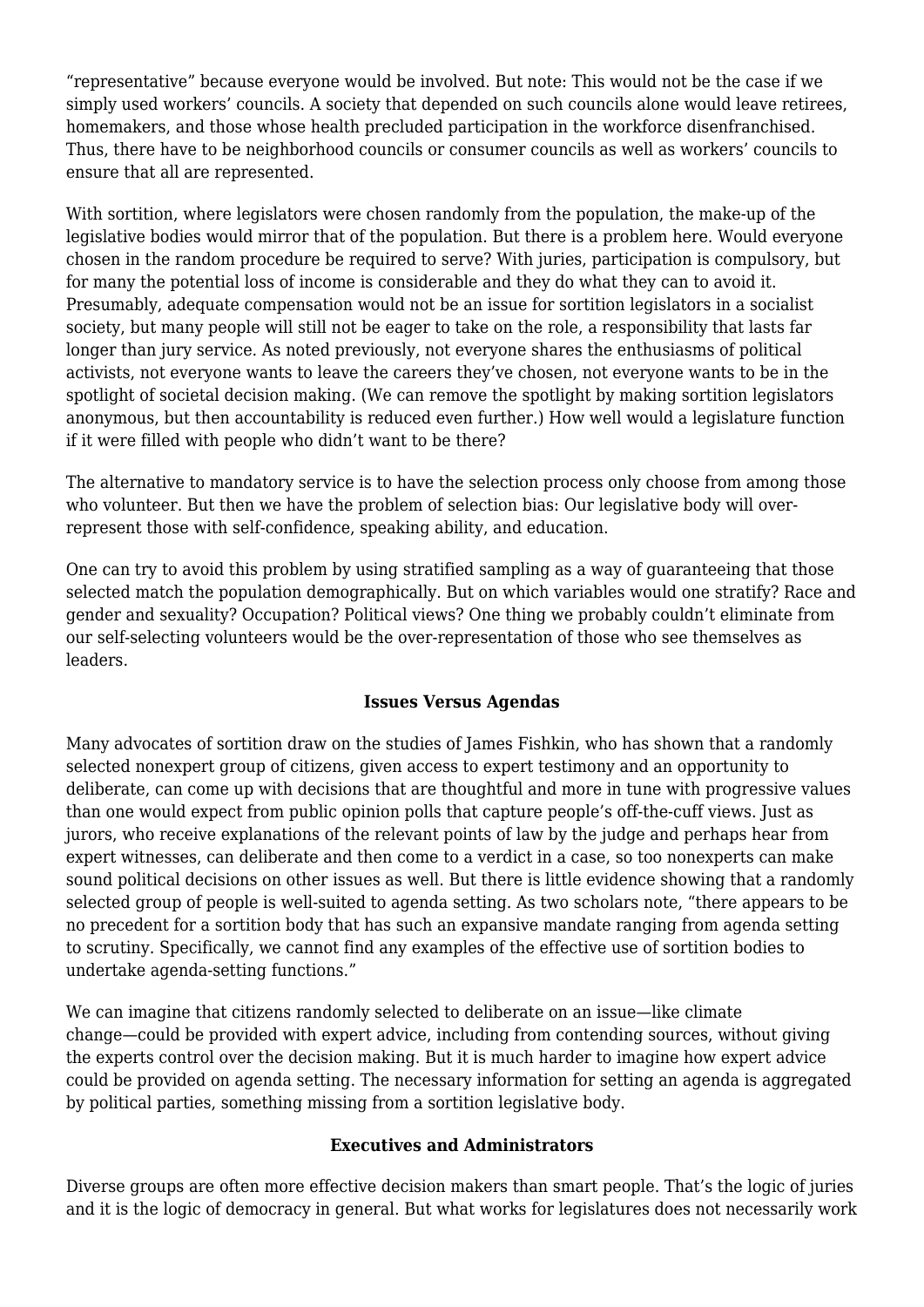for executive and administrative functions.

Ancient Athens filled many positions by lot, but it didn't do so for the commanders of the army and the fleet; they were chosen based on their military skills and knowledge. But other positions within the military (for example, archers and cavalry) were not assigned randomly either. In any case, it's hard to believe that one could use random assignment to place the millions of people who today work for governments: Those who work for the public health service or the army corps of engineers or the IRS do not have interchangeable skill sets or training.

It is true that the division of labor in advanced capitalist societies is highly problematic. It concentrates the decision making in the hands of the few, provides opportunities that enhance advanced skills for a limited number of people, and consigns most people to jobs that make them mindless. As Adam Smith noted two and a half centuries ago,

The man whose whole life is spent in performing a few simple operations, of which the effects too are, perhaps, always the same, or very nearly the same, has no occasion to exert his understanding, or to exercise his invention in finding out expedients for removing difficulties which never occur. He naturally loses, therefore, the habit of such exertion, and generally becomes as stupid and ignorant as it is possible for a human creature to become.

But the answer to this problem is not to assume that jobs do not require skills and training, but to make sure that everyone has a mix of empowering jobs and unempowering jobs.

## **Political Organizations Today**

Does it make sense for left political organizations today to use sortition as a way of choosing their leaders and/or their decision-making bodies?

There is no doubt that many left organizations (like many other organizations) have an encrusted leadership that, even if elected, becomes separate from the membership, developing different interests, and over time comes to see challenges to its continuing control as subversive. There are various mechanisms available to address this problem: term limits, prohibitions on using organizational funds in elections, rotation, making more positions elective, implementing quotas for leadership positions, having multiple-person teams fill leadership slots, among others. Would sortition add something to these measures?

Part of the logic of sortition is that the laws of probability assure that a random sample of an adequate size drawn from a large-enough population will tend to mirror the characteristics of the population. Alas, for most left organizations the population size is too small to guarantee a very representative sample. After all, we don't want to just change the leadership, we want to do so in a way that accurately reflects the views of the membership.

Another problem is that, except for organizations to which all members have decided to devote their whole lives, political groups tend to have people willing and able to commit different levels of time and energy. Whatever other problems plague standard methods of leadership selection, one problem they do not have is that they can be sure that those who choose to be leaders and run for those positions have the time for and interest in serving. A leadership team chosen at random from avid members and marginal members would not be very effective.

# **Assessing Sortition**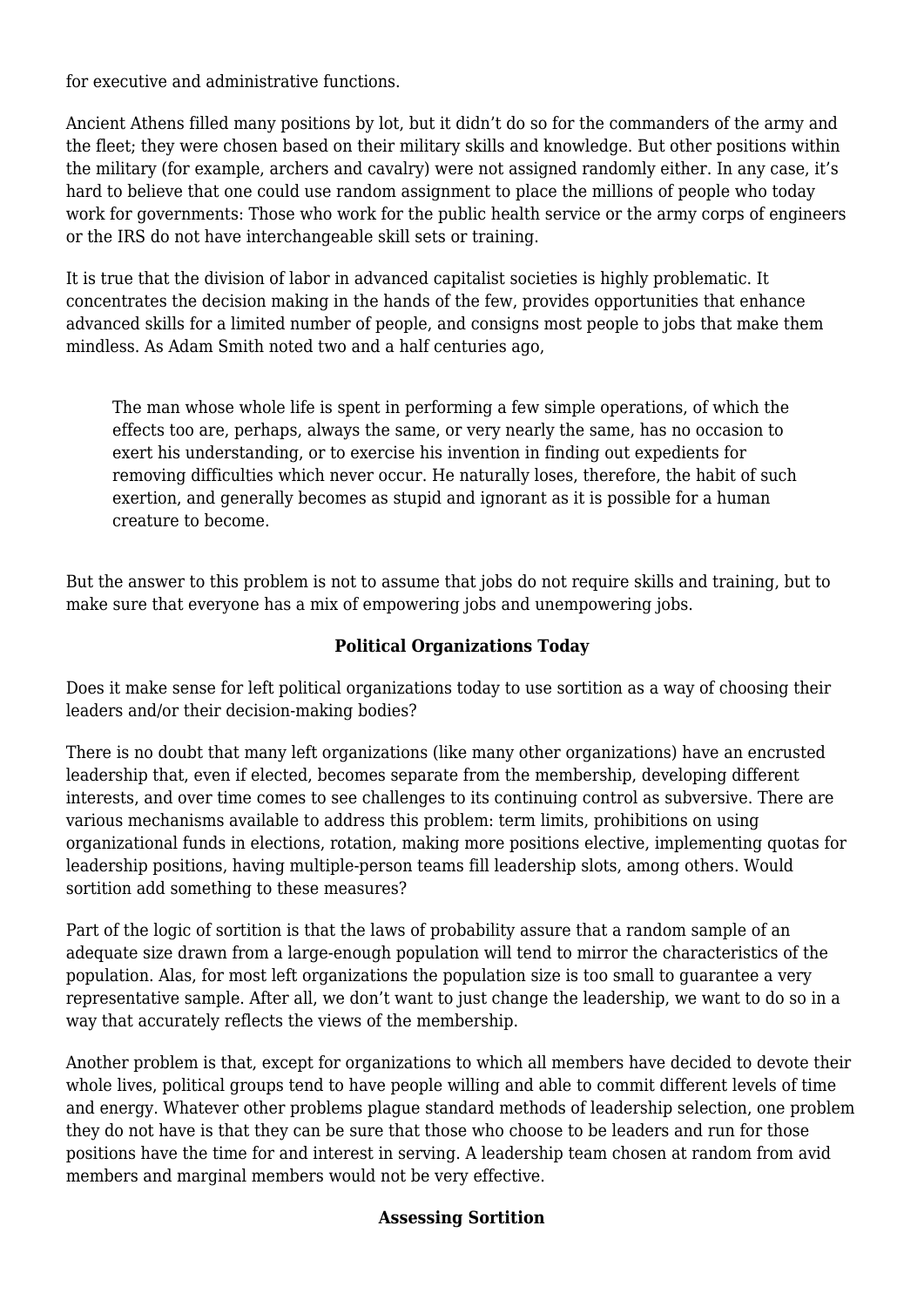I have reviewed a number of reasons to question whether sortition would be a good structure for the political system with which we hope to replace capitalism. I have suggested that in terms of participation, accountability, legitimacy, representativeness, and agenda setting there are serious questions about sortition. I was also skeptical of its use as the means of choosing people for executive and administrative tasks and of its use in left political organizations today. But this is not an argument against incorporating some aspects of sortition into a larger participatory vision.

#### **Notes**

- 1. CLR James "[Every Cook can Govern: A Study of Democracy in Ancient Greece](http://www.marxists.org/archive/james-clr/%20works/1956/06/every-cook.htm)."
- 2. See, for example, Equal Justice Initiative, *[Illegal Racial Discrimination in Jury Selection:](http://eji.org/sites/default/files/illegal-racial-discrimination-in-jury-selection.pdf) A Continuing Legacy* (Montgomery: August 2010).
- 3. See, for example, [John Gastil](https://www.versobooks.com/authors/2356-john-gastil) and [Erik Olin Wright](https://www.versobooks.com/authors/32-erik-olin-wright), eds., *Legislature by Lot: Transformative Designs for Deliberative Governance* (Verso, 2019).
- 4. Simon Pek, "Rekindling Union Democracy Through the Use of Sortition," *Journal of Business Ethics* (vol 155, 2019), 1033–1051.
- 5. "[ParPolity: Political Vision for a Good Society](http://zcomm.org/znetarticle/parpolity-political-vision-for-a-good-society-by-stephen1-shalom/)," *ZNet*, Nov. 22, 2005. See also Noah Briggs, "[It's Time For a People's Court,](https://newpol.org/newpol.org/its-time-for-a-peoples-court/)" *New Politics*.
- 6. Extinction Rebellion, "[Our Demands.](http://rebellion.earth/the-truth/demands)"
- 7. For example, Oliver Dowlen, *The Political Potential of Sortition* (Exeter: Imprint Academic, 2008); Brett Hennig, *The End of Politicians* (London: Unbound, 2017); David van Reybrouck, *Against Elections* (London: Bodley Head, 2016).
- 8. 1891 Introduction by Frederick Engels, ["On the 20th Anniversary of the Paris Commune.](https://www.marxists.org/archive/marx/works/1871/civil-war-france/postscript.htm)"
- 9. "[Term Limits in the United States.](https://en.wikipedia.org/wiki/Term_limits_in_the_United_States)"
- 10. "[Laws Governing Recall](http://ballotpedia.org/Laws_governing_recall.)."
- 11. Say you had a legislature with about 1,200 legislators randomly selected from the population. As is well known from the mathematics of polling, the legislators' views on a particular issue will diverge from the views of the general population by more than 3 percentage points only about one time out of twenty. But if we have fifty issues, then the likelihood that the legislators' views diverge by more than 3 points from the population's views on at least one question is greater than nine out of ten  $[1-(.95^{50}) = .92]$  And with smaller legislatures, the divergence would be greater.
- 12. I omit here the possibility of more blatant corruption. To be sure, capitalism's professional political class is deeply corrupt. But the potential for corruption would also be strong in a system where a randomly selected citizen can make a decision that affects lots of people. As Tom Malleson notes, corruption is a danger because "sortition members would not have the standard restraints of accountability to constituents or to a political party, which can discipline individual members who threaten its collective reputation." ("Should Democracy Work Through Elections or Sortition?" *Politics & Society (*vol. 46, no. 3, 2018), 401–417, 405.)
- 13. Note that if a supermajority is required instead—say a two-thirds vote—then the question remains: Why is 67% so much more morally acceptable than 66%?
- 14. For more discussion of majority rule and consensus, see my ["ParPolity…](http://zcomm.org/znetarticle/parpolity-political-vision-for-a-good-society-by-stephen1-shalom/)," cited in note 5 above.
- 15. *The Voice of the People* (New Haven: Yale University Press, 1995).
- 16. David Owen and Graham Smith, "Sortition, Rotation, and Mandate: Conditions for Political Equality and Deliberative Reasoning," *Politics & Society* (vol. 46, no. 3, 2018), 419–434, 425.
- 17. *The Wealth of Nations* (Modern Library, 1965 [1776]), 734.
- 18. See the Parecon model developed by Michael Albert and Robin Hahnel. Michael Albert, *Parecon: Life After Capitalism* (Verso, 2003), chap. 6; and Robin Hahnel, *Of the People, By the*